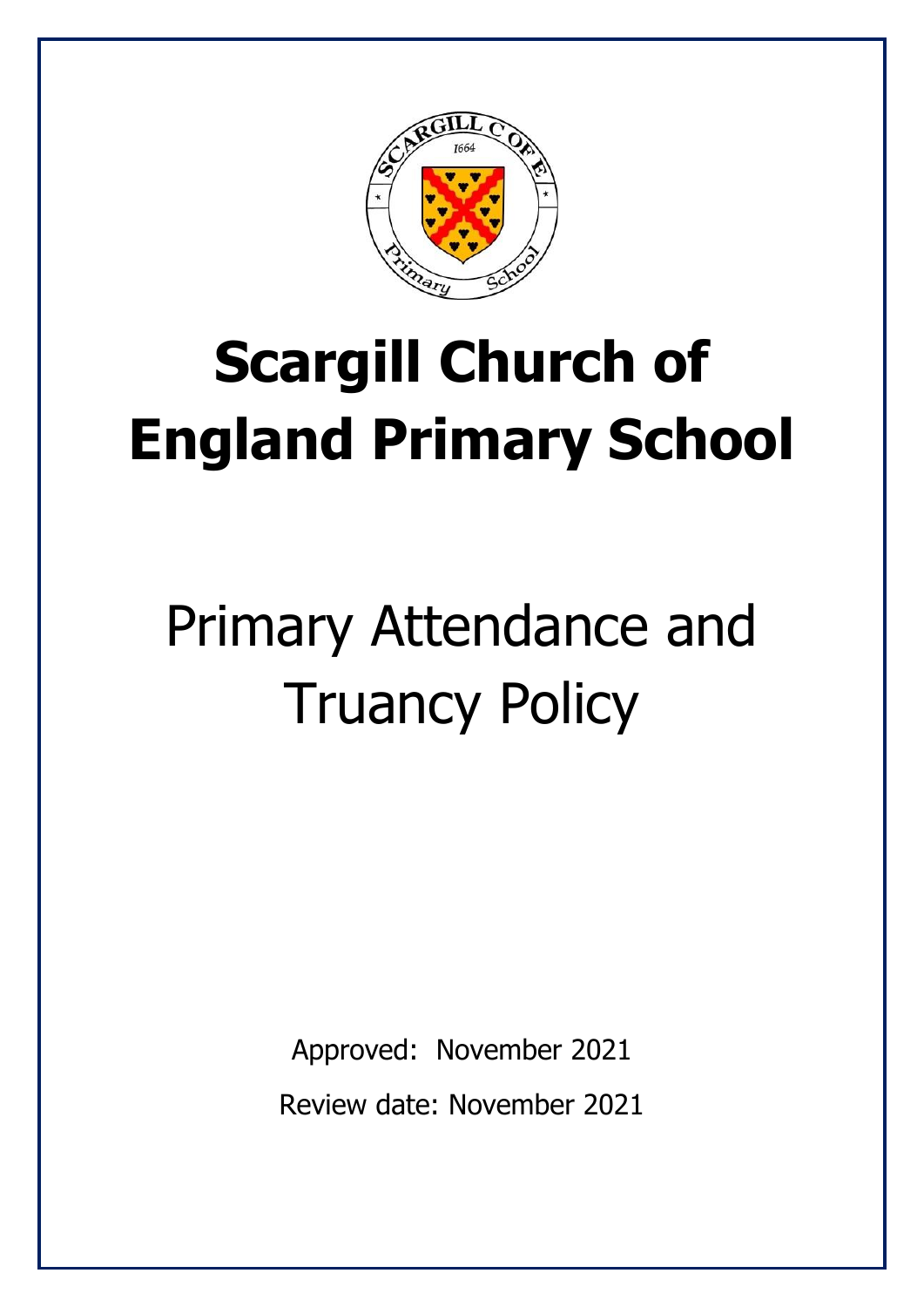Signed by:

Mrs Hallsworth

Head of School Date: November 2021

Mrs Webster

Chair of governors Date: November 2021

#### **Contents**

Statement of intent

- 1. [Legal framework](#page-2-0)
- 2. [Roles and responsibilities](#page-2-1)
- 3. [Definitions](#page-3-0)
- 4. [Training of staff](#page-4-0)
- 5. [Pupil expectations](#page-4-1)
- 6. [Absence procedures](#page-4-2)
- 7. [Contact information](#page-5-0)
- 8. [Attendance officer](#page-5-1)
- 9. [Lateness](#page-5-2)
- 10. [Term-time leave](#page-6-0)
- 11. [Truancy](#page-6-1)
- 12. [Missing children](#page-6-2)
- 13. [Religious observances](#page-8-0)
- 14. [Appointments](#page-8-1)
- 15. [Young carers](#page-8-2)
- 16. Monitoring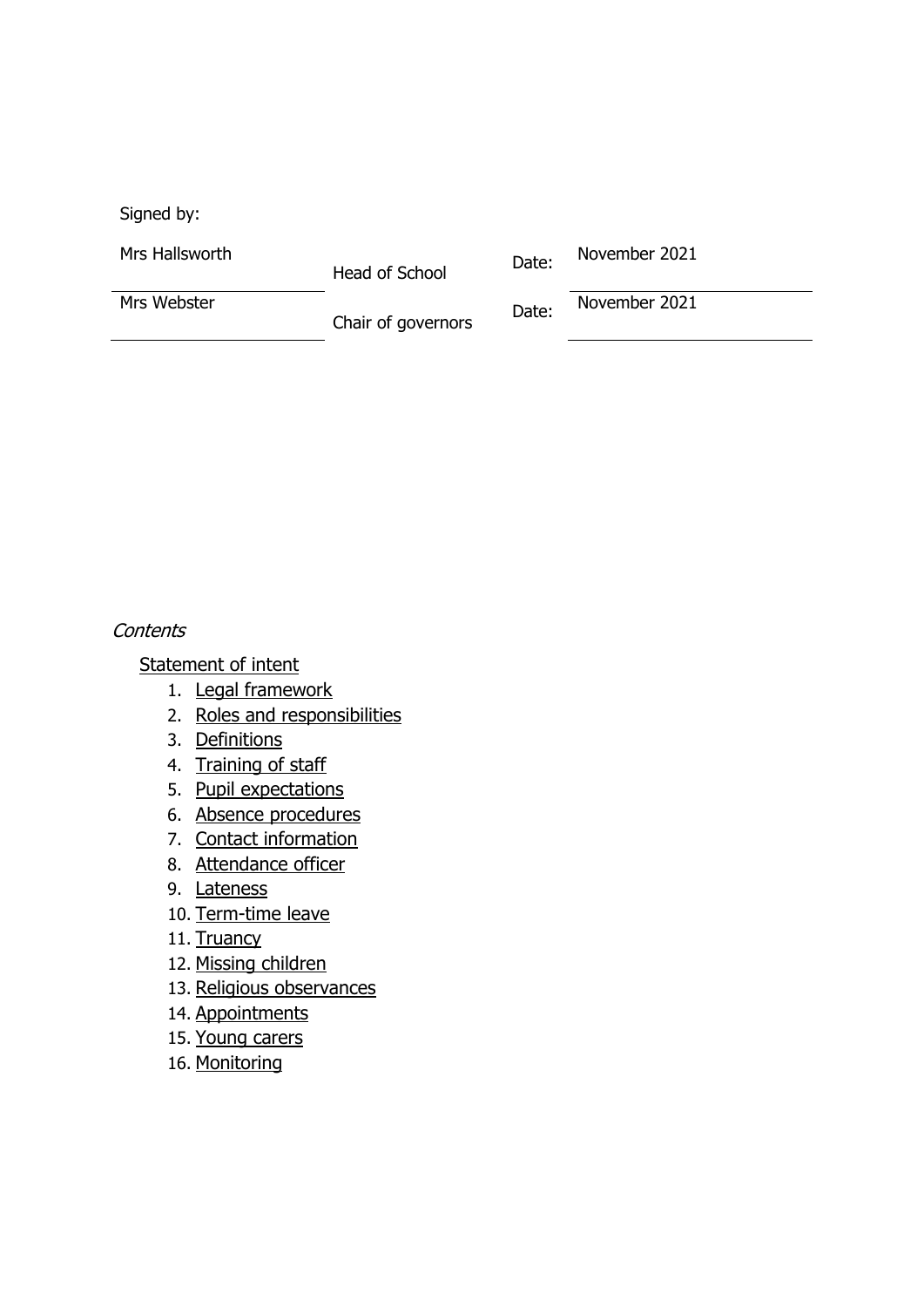Scargill Church of England Primary School believes that in order to facilitate teaching and learning, good attendance is essential. Pupils cannot achieve their full potential if they do not regularly attend school.

We are committed to:

• Following the framework set in section 7 of the Education Act 1996, which states that:

"The parent of every child of compulsory school age shall cause him/her to receive efficient full-time education suitable:-

(a) to age, ability and aptitude and

(b) to any special educational needs he/ she may have

Either by regular attendance at school or otherwise."

- Promoting and modelling good attendance behaviour.
- Ensuring equality and fairness of treatment for all.
- Implementing our policies in accordance with the Equality Act 2010.
- Early intervention and working with other agencies to ensure the health and safety of our pupils.
- Rewarding regular attendance.

### **1.**

### <span id="page-2-0"></span>**2. Legal framework**

- 2.1. This policy has due regard to statutory legislation, including, but not limited to, the following:
	- Education Act 1996
	- Equality Act 2010
	- Education (Pupil Registration) (England) Regulations 2006 (As amended)
- 2.2. This policy also has regard to non-statutory DfE guidance, including, but not limited to, the following:
	- DfE (2016) 'School attendance'

#### <span id="page-2-1"></span>**3. Roles and responsibilities**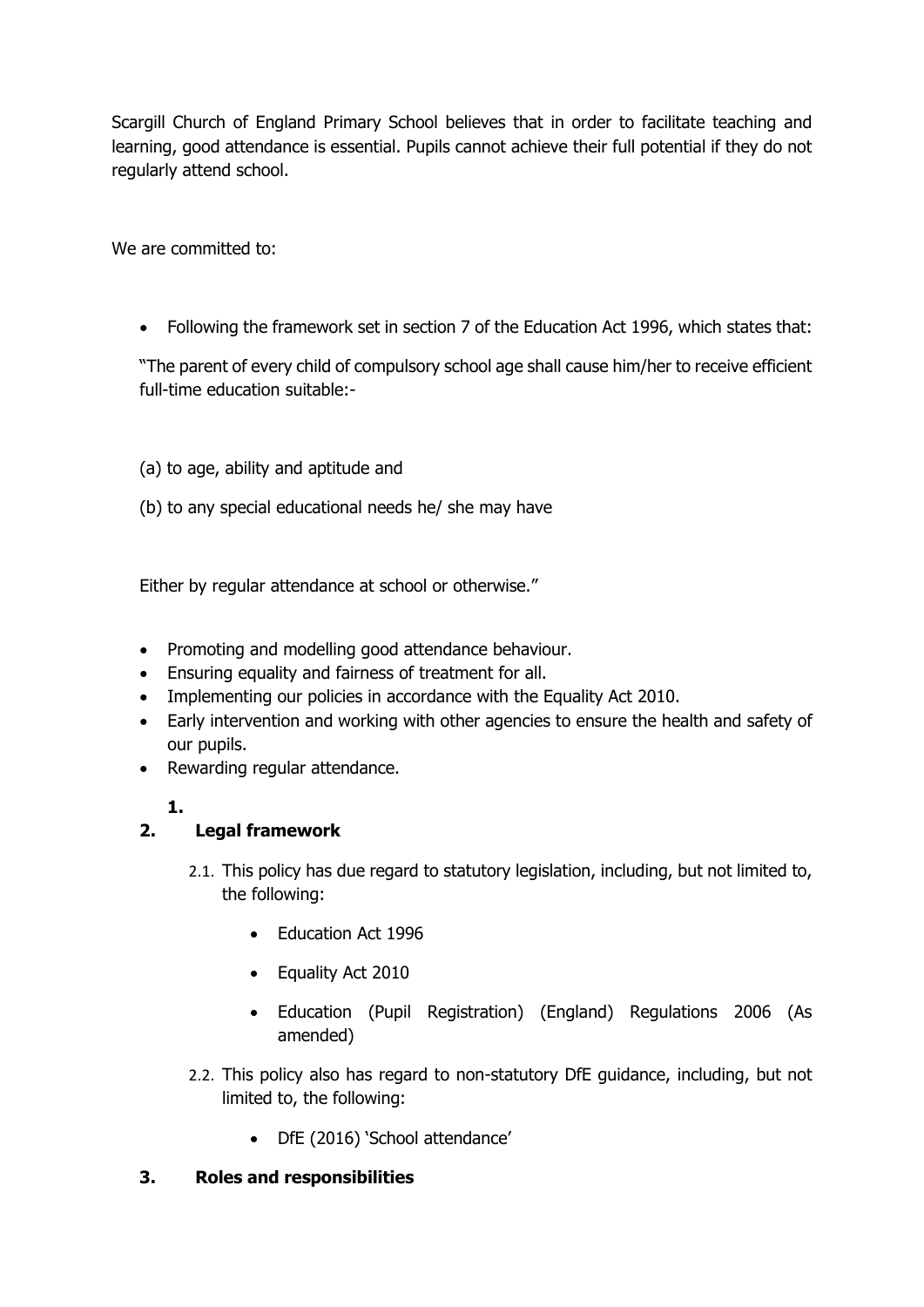- 3.1. The governing body has overall responsibility for the implementation of the Primary Attendance and Truancy Policy and procedures of the school.
- 3.2. The governing body has overall responsibility for ensuring that the attendance policy, as written, does not discriminate on any grounds, including, but not limited to, ethnicity/national origin, culture, religion, gender, disability or sexual orientation.
- 3.3. The governing body has responsibility for handling complaints regarding this policy as outlined in the school's complaints policy.
- 3.4. The Head of School is responsible for the day-to-day implementation and management of the Primary Attendance and Truancy Policy and procedures of the school.
- 3.5. Staff, including teachers, support staff and volunteers, are responsible for following the Primary Attendance and Truancy Policy and for ensuring pupils do so too. They are also responsible for ensuring the policy is implemented fairly and consistently.
- 3.6. Staff, including teachers, support staff and volunteers, are responsible for modelling good attendance behaviour and implementing the agreed policy.
- 3.7. Parents are expected to take responsibility for the attendance of their child during term-time.
- 3.8. Parents are expected to promote good attendance behaviour and ensure that their child attends school every day.
- 3.9. Pupils are responsible for their own attendance at school and any agreed activities throughout the school year.

#### <span id="page-3-0"></span>**4. Definitions**

- 4.1. For the purpose of this policy, the school defines:
	- **"Absence"** as:
		- − Arrival at school after the register has closed.
		- − Not attending school for any reason.
			- •
	- An **"authorised absence"** as:
		- 1.1.
		- − An absence for sickness for which the school has granted leave.
		- − Medical or dental appointments which **unavoidably** fall during school time, for which the school has granted leave.
		- − Religious or cultural observances for which the school has granted leave.
		- − An absence due to a family emergency.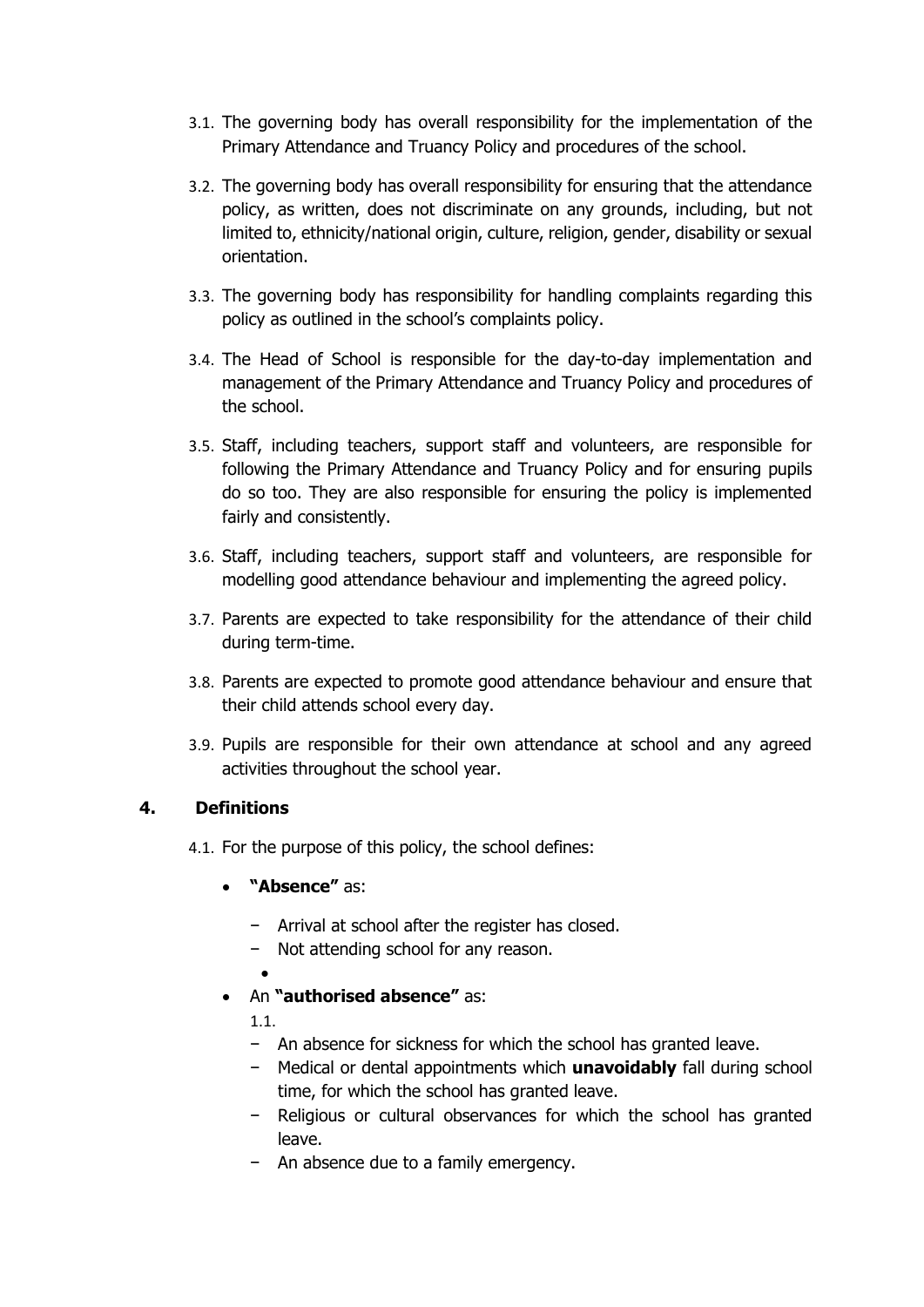- •
- •
- •
- An **"unauthorised absence"** as:
	- 1.2.
	- − Parents keeping children off school unnecessarily or without reason.
	- − Truancy before or during the school day.
	- − Absences which have never been properly explained.
	- − Arrival at school after the register has closed.
	- − Shopping, looking after other children or birthdays.
	- − Day trips and holidays in term-time which have not been agreed.
	- − Leaving school for no reason during the day.

1.3.

#### • **"Persistent absenteeism"** as:

- − Missing 10 percent or more of schooling across the year **for any reason**.
	- •

#### <span id="page-4-0"></span>**5. Training of staff**

- 5.1. The school recognises that early intervention can prevent poor attendance. As such, teachers will receive training in identifying potentially at-risk pupils.
- 5.2. Teachers and support staff will receive training on this policy as part of their new starter induction.
- 5.3. Teachers and support staff will receive regular and ongoing training as part of their development.

#### <span id="page-4-1"></span>**6. Pupil expectations**

6.1. Pupils are expected to attend school every day and will agree to keep their attendance at, or above, 96 percent throughout the year.

#### <span id="page-4-2"></span>**7. Absence procedures**

- 7.1. Parents are required to contact the school as soon as possible on the first day of absence.
- 7.2. Parents are required to send a note in on the first day that their child returns with a explanation of why they were absent.
- 7.3. Alternatively, parents may call into school and report to the school office where arrangements will be made to speak to a member of staff.
- 7.4. A text will be sent to the parent of any child who has not reported their absence on the first morning that they do not attend school.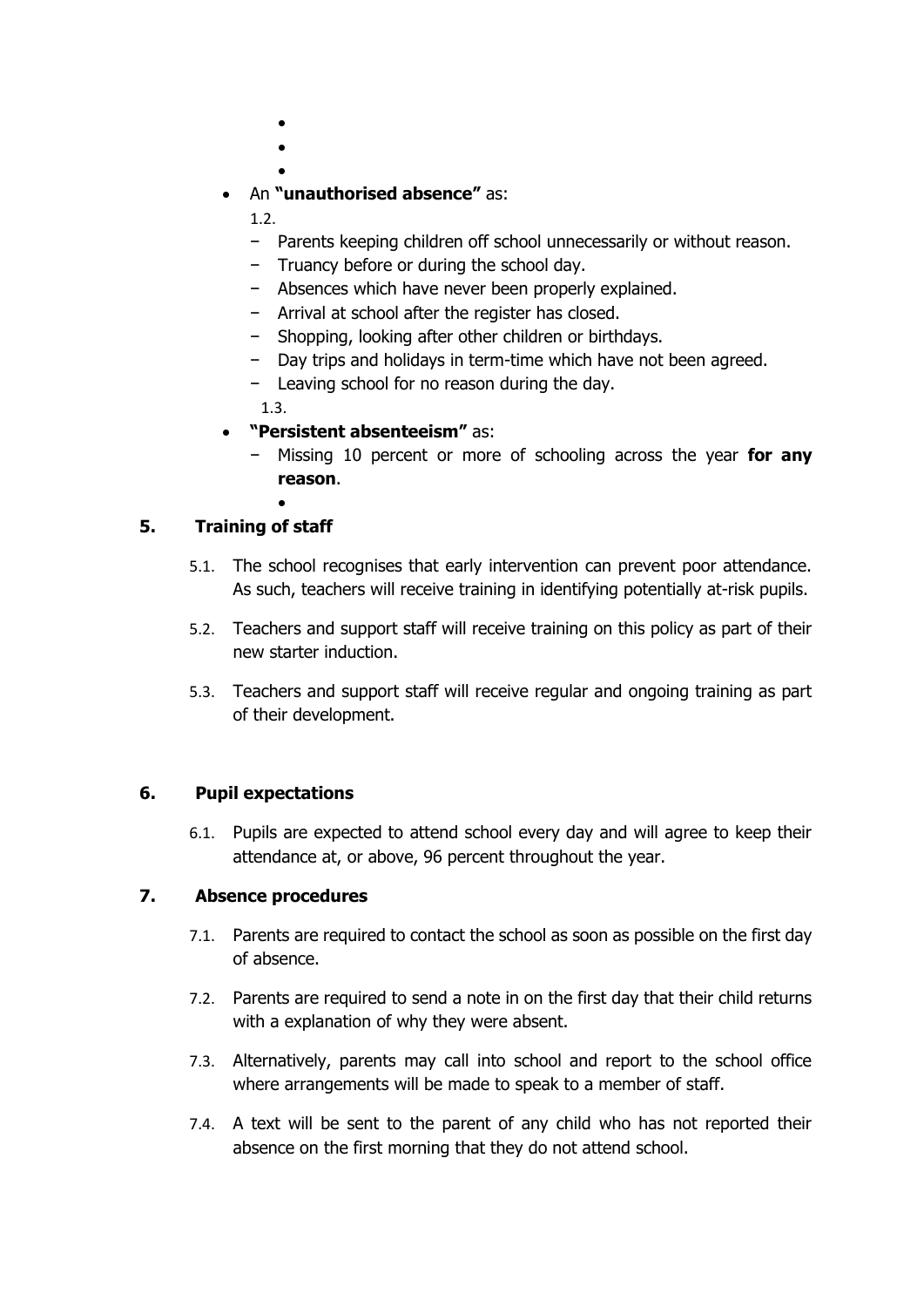- 7.5. This will be followed up, if necessary with a phone call and ultimately a safe and well check.
- 7.6. If a pupil's absence drops below 90 percent, the Local Authority may informed and the child monitored.
- 7.7. If improvement is not seen, parents will be contacted and a formal meeting may be arranged.

#### <span id="page-5-0"></span>**8. Contact information**

- 8.1. Parents are responsible for providing accurate and up-to-date contact details.
- 8.2. Parents are responsible for updating the school if the details change.

1.4.

#### <span id="page-5-1"></span>**9. Education Welfare Officer (EWO)**

- 9.1. If they are persistently absent, pupils will be referred to the Local Authotity who will attempt to resolve the situation by agreement.
- 9.2. If the situation cannot be resolved and attendance does not improve, the Local Authority has the power to issue sanctions such as prosecutions or penalty notices.

#### 1.5.

#### <span id="page-5-2"></span>**10. Lateness**

- 10.1. Punctuality is of the utmost importance and lateness will not be tolerated.
- 10.2. The school day starts at 8.55am. Pupils should be in their classroom at this time.
- 10.3. Registers are marked by 9.05am. Pupils will receive a late mark if they are not in their classroom by this time.
- 10.4. The register closes at 9.20am Pupils will receive a mark of absence if they do not attend school before this time.
- 10.5. After lunch, registers are marked by 1.20pm. Pupils will receive a late mark if they are not in their classroom by this time.
- 10.6. The register closes at 1.20pm. Pupils will receive a mark of absence if they are not present.
- 10.7. Pupils attending after the register closes will receive a mark to show that they are on site, but this will count as a late mark.

10.8.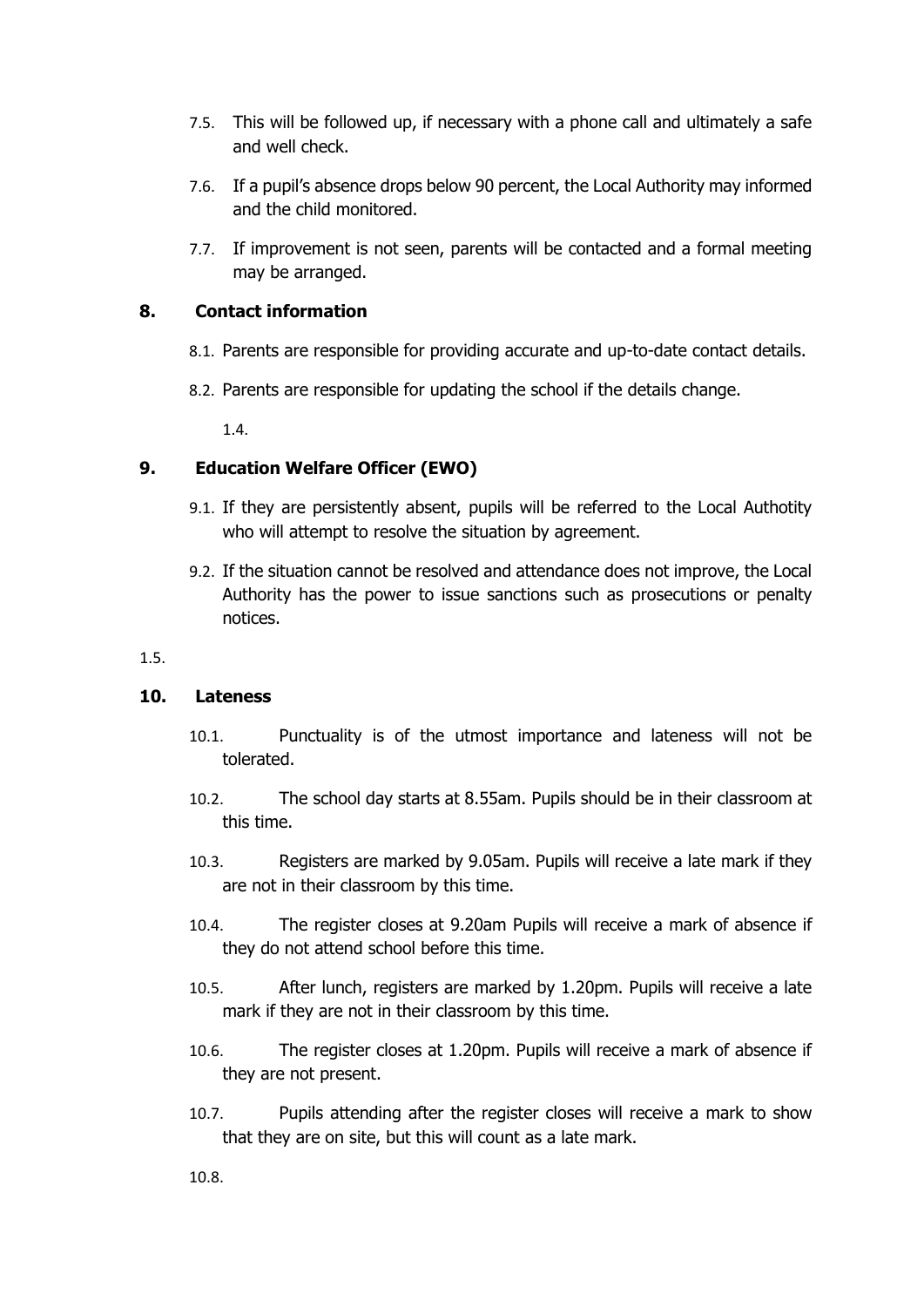#### <span id="page-6-0"></span>**11. Term-time leave**

- 11.1. At Scargill Church of England Primary School, our aim is to prepare pupils for their future lives and careers. With this in mind, we require parents to observe the school holidays as prescribed.
- 11.2. The Head of School is unable to authorise holidays during term-time.
- 11.3. The Head of School is only allowed to grant a leave of absence in exceptional circumstances. Applications will be made in advance and the Head of School will be satisfied by the evidence which is presented, before authorising termtime leave.
- 11.4. The Head of School will determine the amount of time a pupil can be away from school. Any leave of absence is at the discretion of the Head of School.
- 11.5. Any requests for leave during term-time will be considered on an individual basis and the pupil's previous attendance record will be taken into account.
- 11.6. Requests for leave will not be granted in the following circumstances:
	- Immediately before and during assessment periods
	- When a pupil's attendance record shows any unauthorised absence
	- Where a pupil's authorised absence record is already above 10 percent for any reason
- 11.7. If parents take their child out of school during term-time without authorisation from the Head of School, they may be subject to sanctions such as penalty fines.

#### <span id="page-6-1"></span>**12. Truancy**

- 12.1. Truancy means any absence of part, or of all, of one or more days from school, during which the school has not been notified of the cause behind such absence.
- 12.2. All staff will be concerned about the regular attendance of pupils, and the importance of continuity in each child's learning.
- 12.3. All pupils are expected to be in their classes by 8.55am and 1.15pm, where the teacher will record the attendance electronically.
- 12.4. If truancy is suspected, the Head of School or most senior member of staff is notified, who will contact the parent in order to assess the reasons behind the child not attending school.

#### <span id="page-6-2"></span>**13. Missing children**

13.1. Pupils are not permitted to leave the school premises during the school day.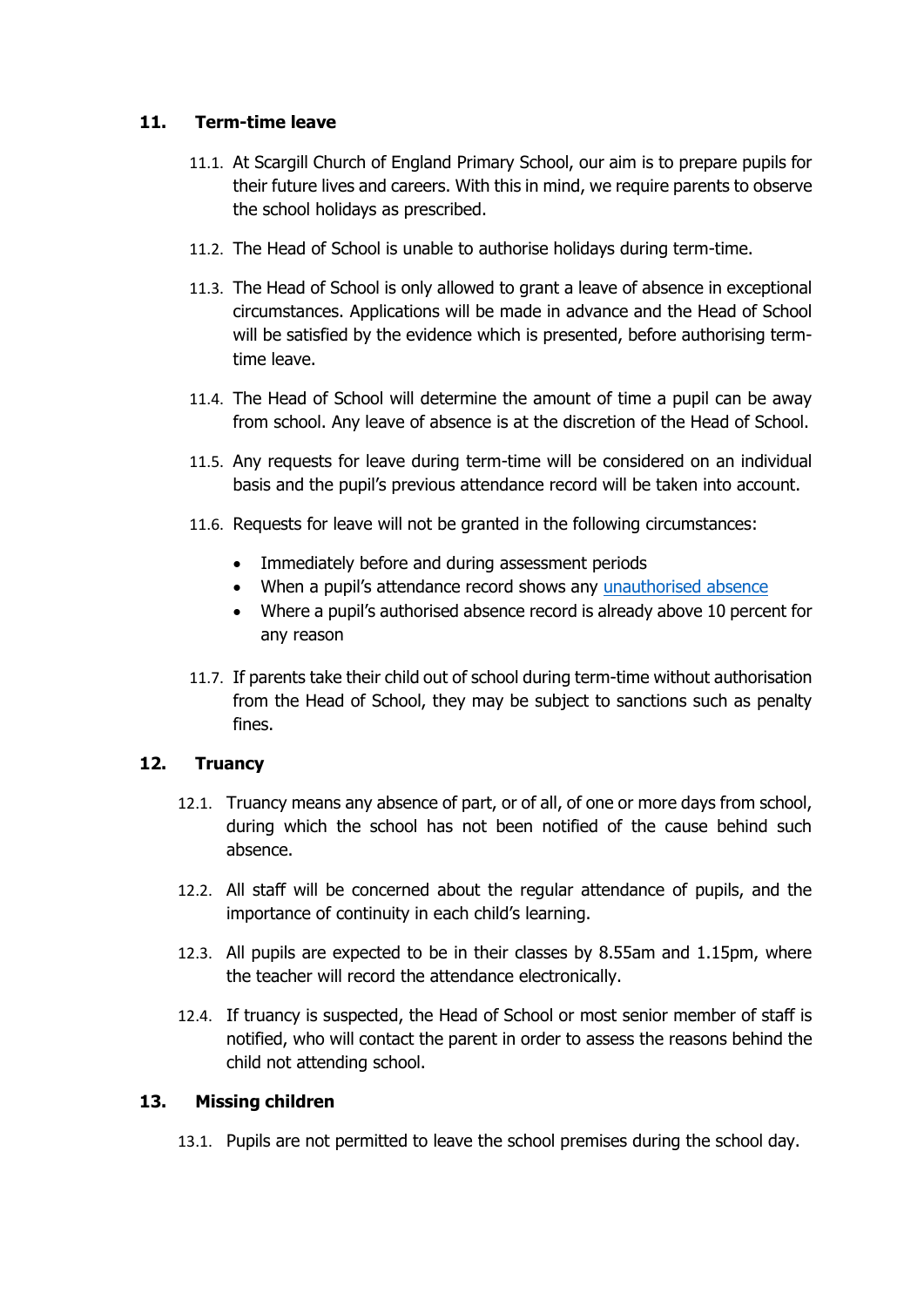- 13.2. The following procedures will be taken in the event of a pupil going missing whilst at school:
	- The member of staff who has noticed the missing pupil will inform the Head of School or most senior member of staff immediately.
	- The office staff will also be informed as they will act as a point of contact for receiving information regarding the search.
	- A member of staff will stay with the rest of the class, and all other available members of staff will conduct a thorough search of the school premises as directed by the Head of School or most senior member of staff.
	- The following areas will be systematically searched:
		- − All classrooms
		- − All toilets
		- − All other internal spaces
		- − The school grounds
	- Available staff will begin a search of the area immediately outside of the school premises, and will take a mobile phone with them so they can be contacted.
	- If the pupil has not been found after 10 minutes, then the parents of the pupil will be informed.
	- If the parents have had no contact from the pupil, then the police will be contacted.
	- The missing pupil's teacher will fill in an incident form, describing all circumstances leading up to the pupil going missing.
- 13.3. If the missing pupil has an allocated social worker, is a looked after child, or has any special educational needs, then the appropriate personnel will be informed.
- 13.4. When the pupil has been located, members of staff will care for and talk to the pupil to ensure they are safe and well.
- 13.5. The Head of School will take the appropriate action to ensure the pupils understand they must not leave the premises, and sanctions will be issued if deemed necessary.
- 13.6. Parents and any other agencies will be informed immediately when the pupil has been located.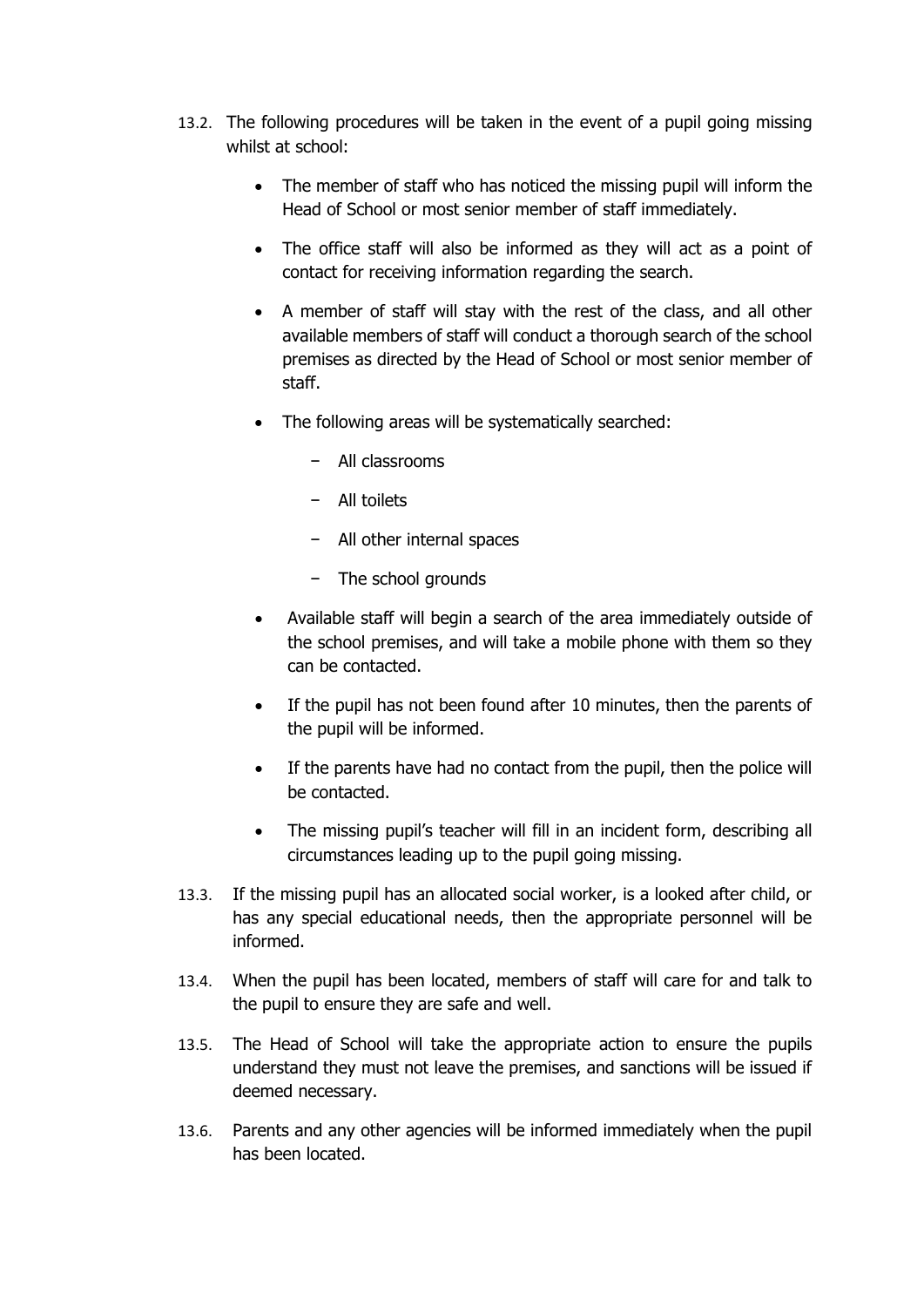- 13.7. The Head of School will carry out a full investigation, and will draw a conclusion as to how the incident occurred.
- 13.8. Appropriate disciplinary procedures are followed in accordance with the Behaviour Policy.
- 13.9. A written report will be produced and policies and procedures will be reviewed in accordance with the outcome.

#### <span id="page-8-0"></span>**14. Religious observances**

- 14.1. The school will take advice from local religious leaders of all faiths to establish the appropriate number of days required for religious festivals.
- 14.2. Parents are required to inform the school in advance if absences are required for days of religious observance.

#### <span id="page-8-1"></span>**15. Appointments**

- 15.1. As far as possible, parents will attempt to book medical and dental appointments outside of school hours.
- 15.2. Where this is not possible, a note and appointment card will be sent to the school office.
- 15.3. If the appointment requires the pupil to leave during the school day, they will be signed out at the school office by a parent.
- 15.4. Pupils will attend school before and after the appointment wherever possible.

#### <span id="page-8-2"></span>**16. Young carers**

- 16.1. The school understands the difficulties that face young carers.
- 16.2. The school will endeavour to identify young carers at the earliest opportunity from enrolment at the school and throughout their time at the school.
- 16.3. The school takes a caring and flexible approach to the needs of young carers and each pupil will be examined on a case-by-case basis, involving other agencies if appropriate.

#### **17.16. Monitoring**

17.1. The school monitors attendance and punctuality throughout the year in conjunction with the Local Authority.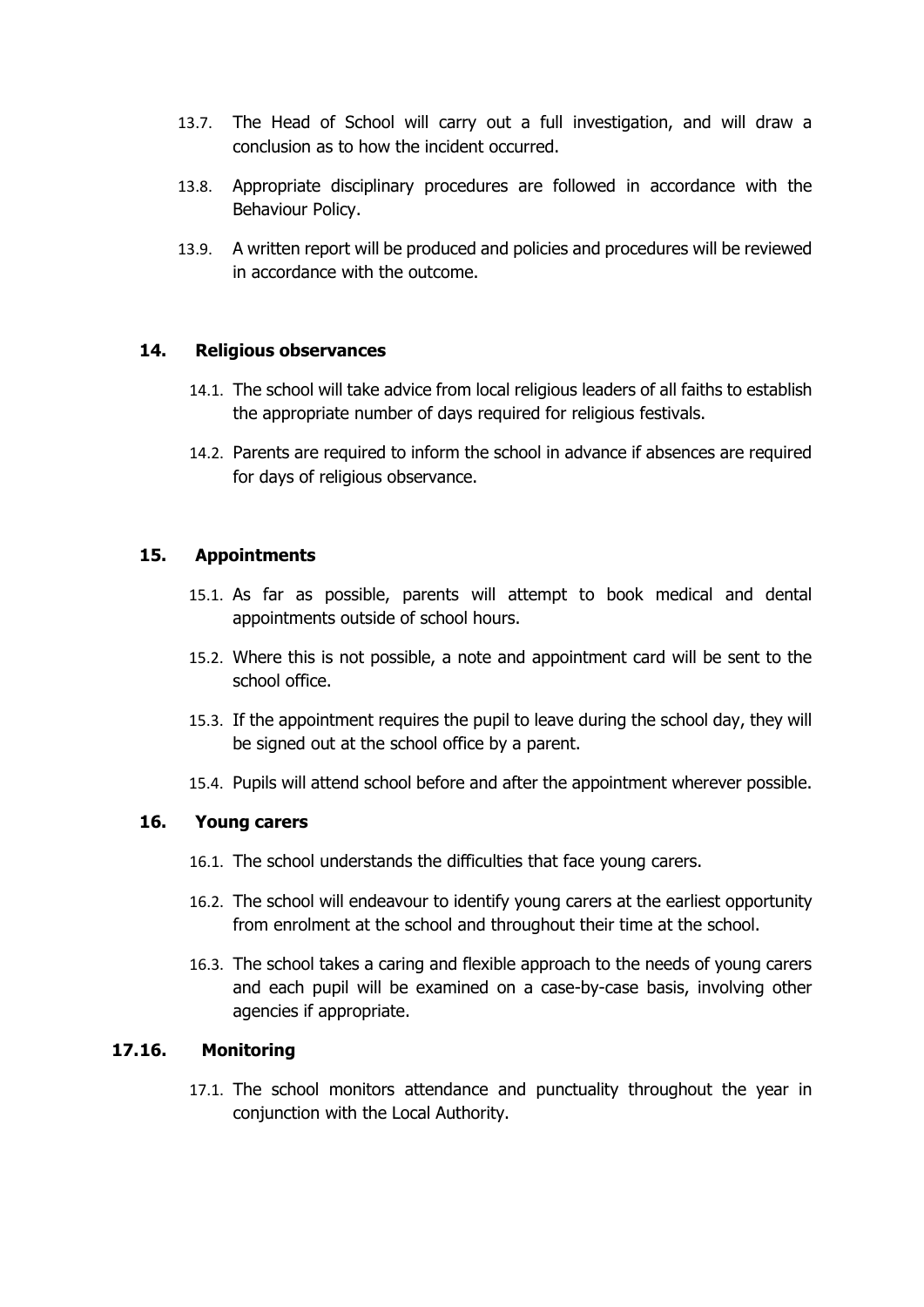# Appendix 1 **Morning Protocol**

| <b>Time</b>                 |                                                                                      |                                                                          |
|-----------------------------|--------------------------------------------------------------------------------------|--------------------------------------------------------------------------|
| 8.40                        | Gates unlocked. Daily rotation of Hallam way<br>and Rec gates                        | Phil                                                                     |
|                             | Children walk into school via normal point of<br>entry.                              | Supervised by SLT                                                        |
| 8.55                        | Register taken                                                                       | Class teacher                                                            |
| 9.00-9.05                   | Rec gate locked first                                                                | Phil                                                                     |
|                             | Hallam way gate locked immediately after                                             |                                                                          |
|                             | Children arriving in class registered as present                                     | Class teacher                                                            |
| 9.05                        | Register closes                                                                      | Class teacher                                                            |
| 9.05-9.20                   | All children now recorded as L                                                       | Admin team                                                               |
|                             | All children entering via reception recorded as<br>late.                             |                                                                          |
| $9.20 +$                    | All children arriving from this time, until the<br>end of the session recorded as U  |                                                                          |
|                             | <b>Admin Team</b>                                                                    |                                                                          |
| <b>Before</b><br>9.00       | Take parent absence messages                                                         | Nominated member of<br>admin team                                        |
| By 9.30                     | Text sent to first parental contact.                                                 |                                                                          |
| By 10.00                    | Phone call to first parental contact.                                                |                                                                          |
|                             | Any non-responses will necessitate calls to<br>other contact numbers.                |                                                                          |
| By 10.30                    | Conduct a safe and well check (S&W)                                                  | 2 members of staff<br>(including most senior<br>member of staff on site) |
|                             | Consideration will be made to conduct an earlier S&W check if there are safeguarding |                                                                          |
|                             | concerns about the family.                                                           |                                                                          |
| If no<br>response<br>to S&W | Call 999 or 101                                                                      |                                                                          |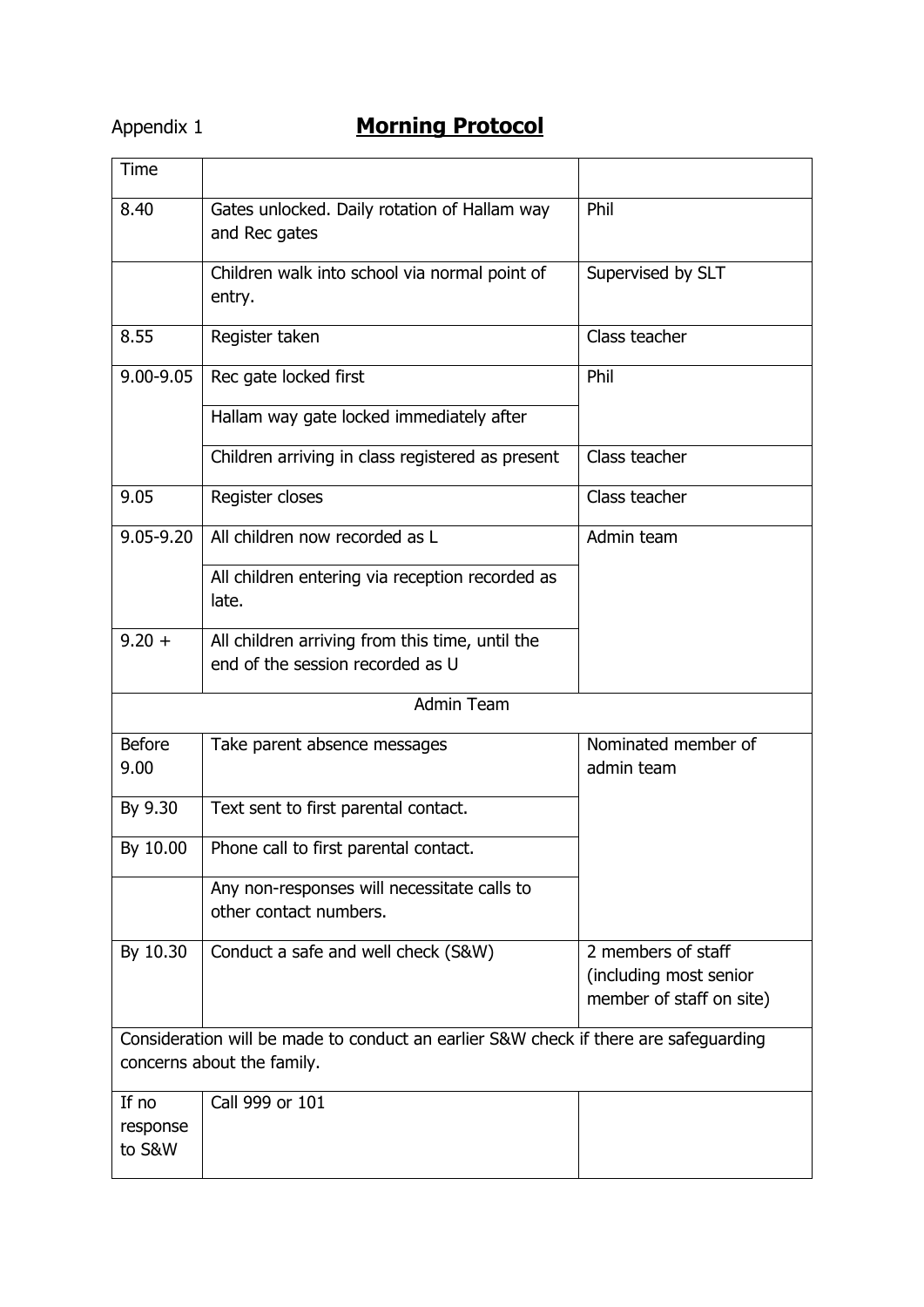Appendix 2

## **Monitoring of Attendance Concerns**

Attendance reviewed termly and analysed by LBP (KC)

Where attendance falls below 90% a letter A may be issued, dependant on reasons for absence, along with a copy of 'School attendance – the law' DCC leaflet.

This may be followed up with letter B.

A Penalty Notice fine may be sent to the parent of a child who has unauthorised absences from school

Early Help Assessment Completed

Further advice sought from external agencies.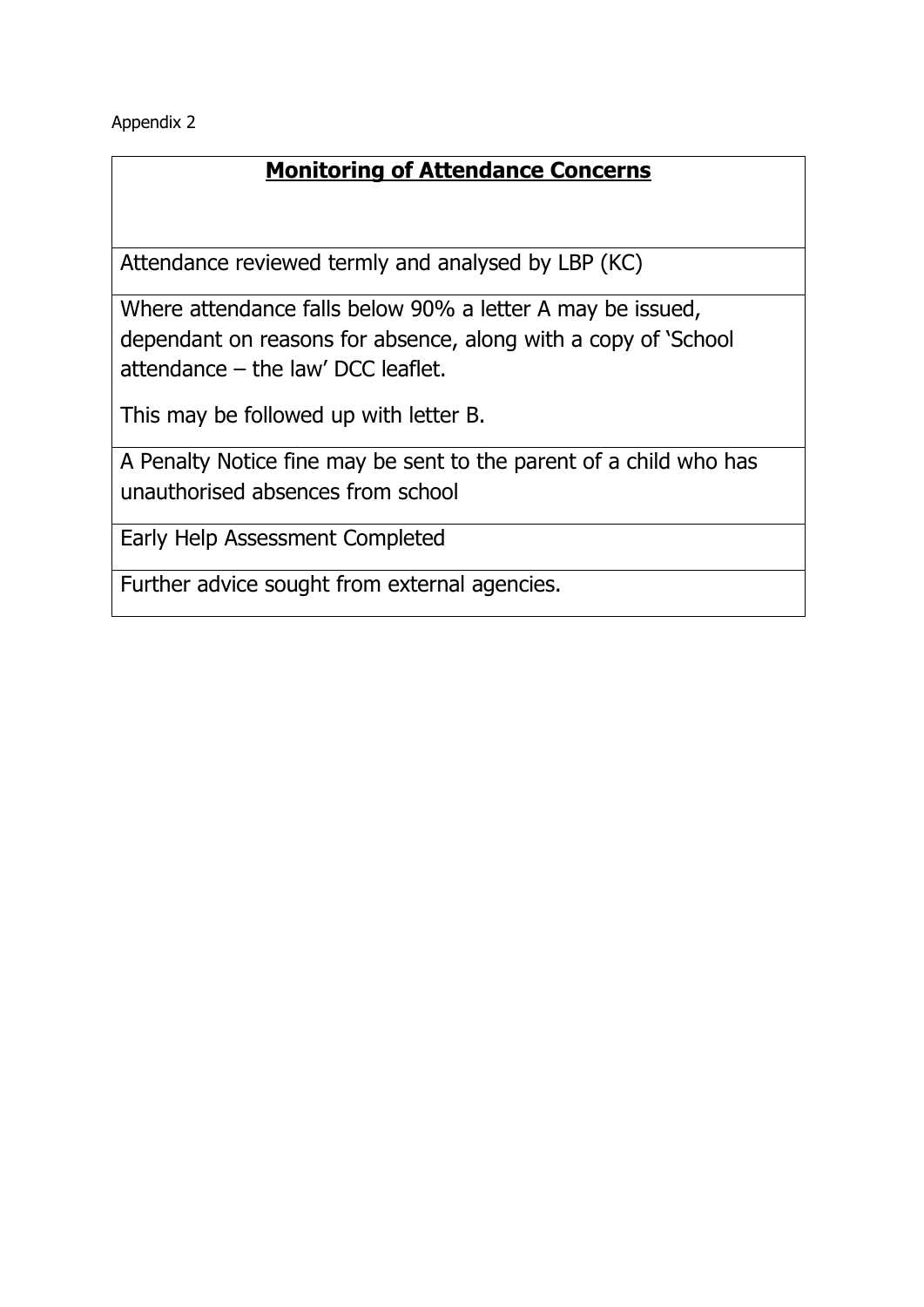### Child Not Collected from School Protocol

#### 1.1 **Statement of intent**

We believe it is essential to ensure all pupils are safe when they leave school at the end of the day. We appreciate that, for many families, arrangements need to be flexible and it may be that several people care for the child after school.

Our intention is to:

- Keep pupils safe.
- Ensure all staff members are aware of the correct procedures for the end of the school day.
- Make parents aware of the expectations regarding collecting children.
- Highlight the importance of parent-school communication.

#### **18. Late collection procedure**

Parents will notify the school at the first possible opportunity if they believe they will be late to collect their child.

The school allows for a 10-minute window for late arrival.

If a pupil has not been collected 10 minutes after the specified collection time, a staff member will escort them to the school office before trying to contact the pupil's parents.

If the pupil's parents cannot be reached via the contact number provided, emergency contacts will be phoned.

The school will continue to try and contact the parents.

The pupil will join the after-school care club and the parents are liable to pay the cost for this service.

All staff members, including those in charge of after-school activities, are aware of the school's internal procedure for late collection and will ensure that the situation is resolved whilst causing as little distress as possible to the pupil.

Pupils will be supervised at all times, ensuring appropriate staffing ratios are met – including those outlined in the 'Statutory framework for the early years foundation stage' where necessary.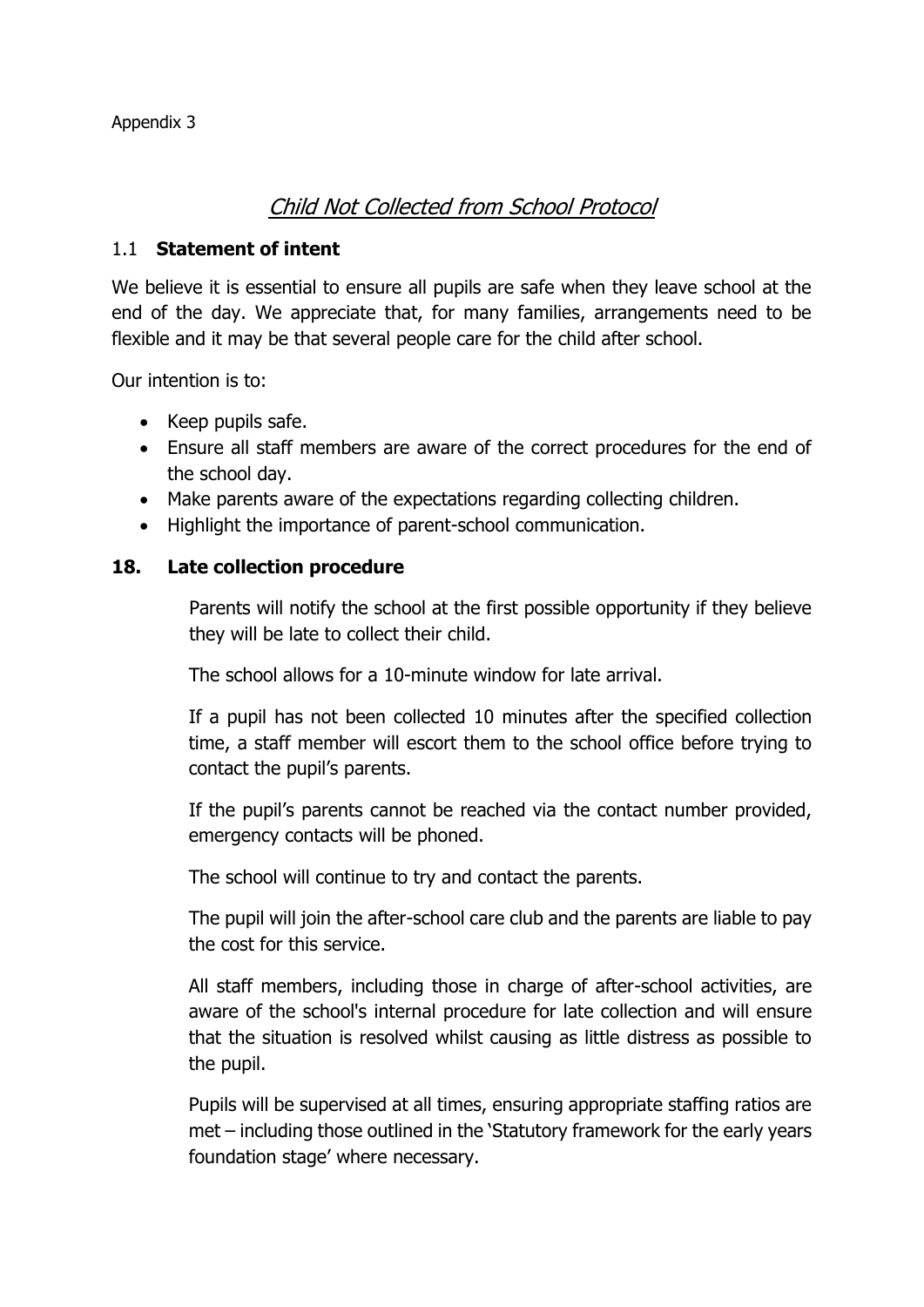Where appropriate, a staff member will sensitively ask the pupil whether they are aware of any reason that could account for their parents being late.

If the parents cannot be contacted, the **non-collection procedure** will be followed.

#### **19. Recurrence of late collection**

The length and frequency of late collections are monitored by the school.

Concerns regarding a pupil's safety and welfare associated with late collection will be dealt with in accordance with the school's Child Protection and Safeguarding Policy.

The school will keep a record of incidents on myconcern where parents are late with no reasonable explanation.

In the event of recurrence of late collection, where no reasonable explanation has been given, a letter will be sent home to the parents inviting them to a discussion about their circumstances.

Parents will be made aware of the arrangements that may be put in place if they continue to collect their child late.

#### **20. Non-collection procedure**

The school will continue to try and contact the parents and named emergency contacts in the event of a non-collection.

A detailed record of the action taken, and the calls made, will be kept.

If no contact has been made with the pupil's parents or emergency contacts, and no one has arrived to collect the child within an hour since the original collection time –children's services and the police will be contacted.

A member of staff will stay with the pupil until children's services arrives.

Once the situation has been resolved, the reason the circumstances arose will be established and noted, and steps to avoid recurrence will be taken by the school and parents.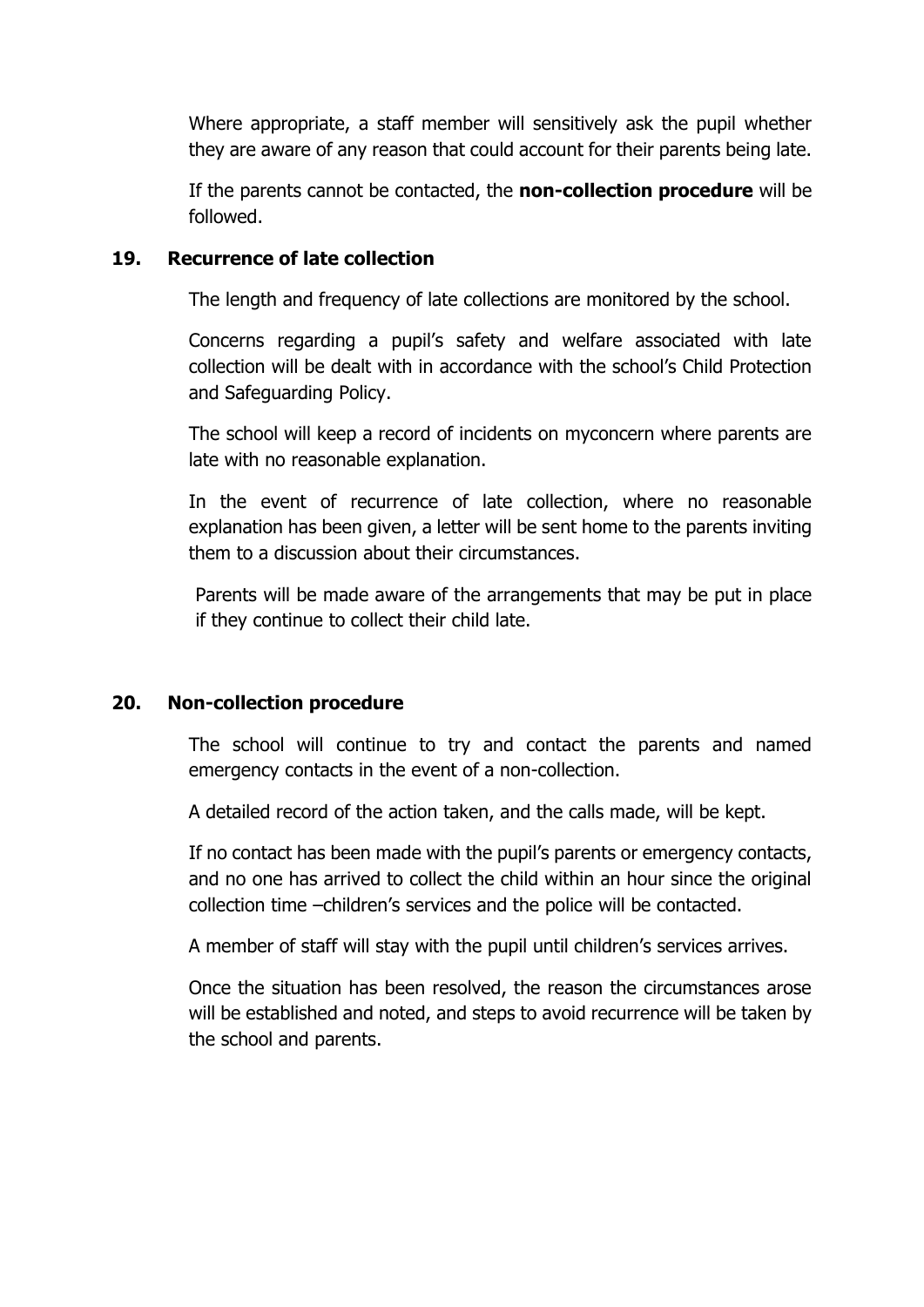#### **Letter A**

Dear XXX,

,

Attendance Concern

#### Child: XXX XXX DOB: XX/XX/XX Registered pupil at XXXXXX XX XXX

#### Attendance: XX%

I am writing to raise concerns about your child's attendance at school. Good school attendance is very important and will ensure that your child gets the best start in life.

I would like to make you aware that we are available to support you with any attendance issues. In addition, the school health advisor/nurse is available should you have any health concerns regarding your child.

We will continue to monitor your child's attendance and we may invite you to meet with us at school if their attendance continues to decline or there are further causes for concern. Any pupil whose attendance is at or below 90% is classed as persistently absent by the Department for Education.

I must also advise you that as a parent / carer it is your legal responsibility to ensure that your child attends the school they are registered at regularly. Failure to do so could result in legal action being taken against you. It is imperative that you contact school each morning that your child is absent.

In cases where attendance continues to be below the school target, use of legal sanctions will be considered.

Yours sincerely,

Name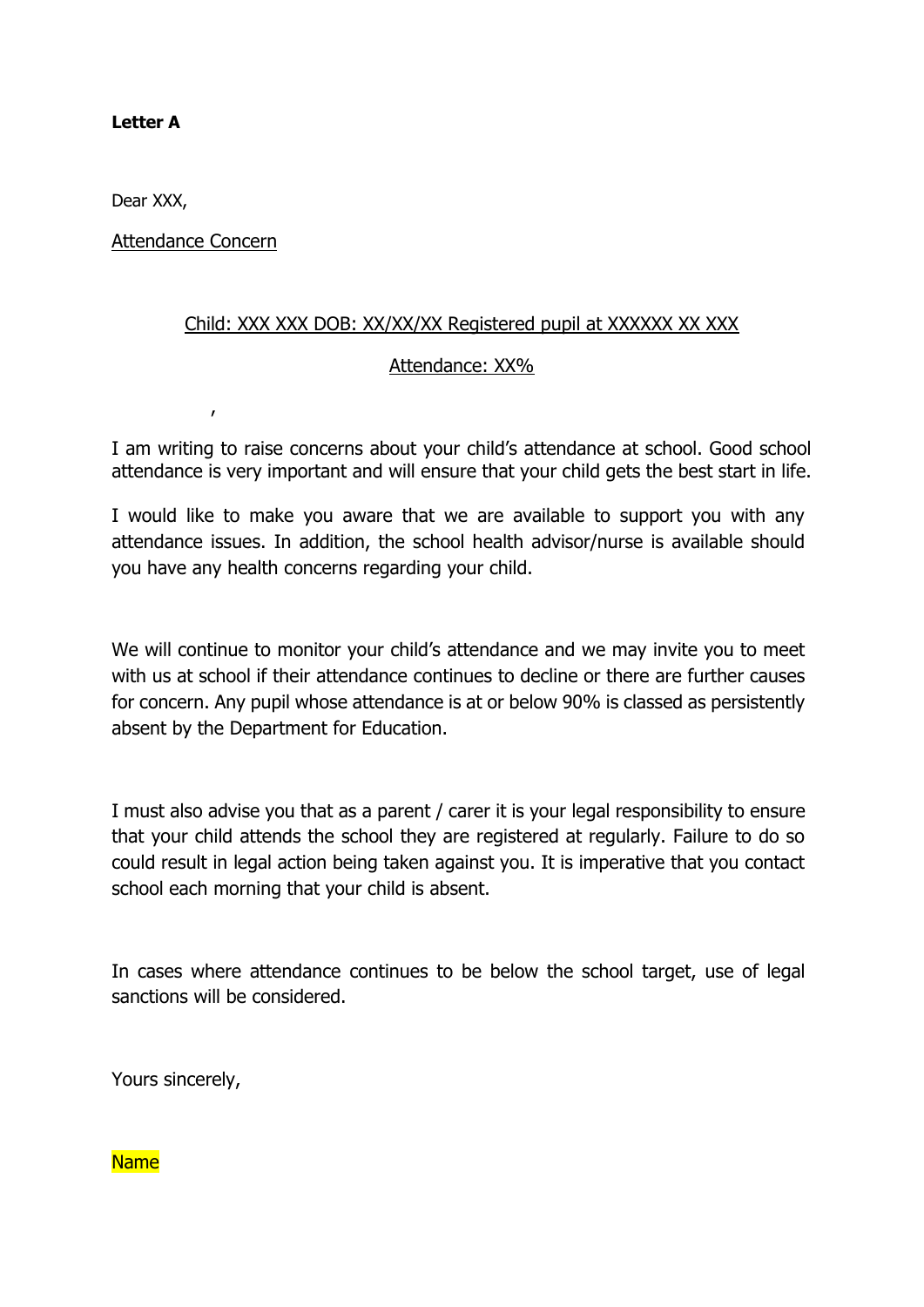### **Letter B**

<<Name of Parent/Carer>>

<<Date>>

Dear <<Parent name>>

RE: <<Pupil Name>> DOB: <<DOB>> School: <<School>>

I enclose a copy of your child's attendance record and remind you that as a parent/carer of a child who is a registered pupil at this school, you hold legal responsibility for ensuring your child attends school regularly.

All name of LA schools share the government's determination to raise levels of pupil attendance and achievement in order to ensure the best possible start in life for our children.

Under the Anti-Social Behaviour Act 2003 an authorised officer of the City Council has the power to issue each parent/carer with a Penalty Notice for each of their children who fails to attend school regularly. A Penalty Notice is an early deterrent which is intended to prevent more extended periods of unauthorised absence developing.

Each such Penalty Notice incurs a fine of £120 to be paid within 28 days, which is reduced to £60 if paid within 21 days of the notice being served. Failure to pay a Penalty Notice may result in prosecution.

Should your child incur any further unauthorised absence after the date of this letter, then further action, including the issue of a penalty notice or referral to City Solicitors for consideration of a prosecution, may be taken.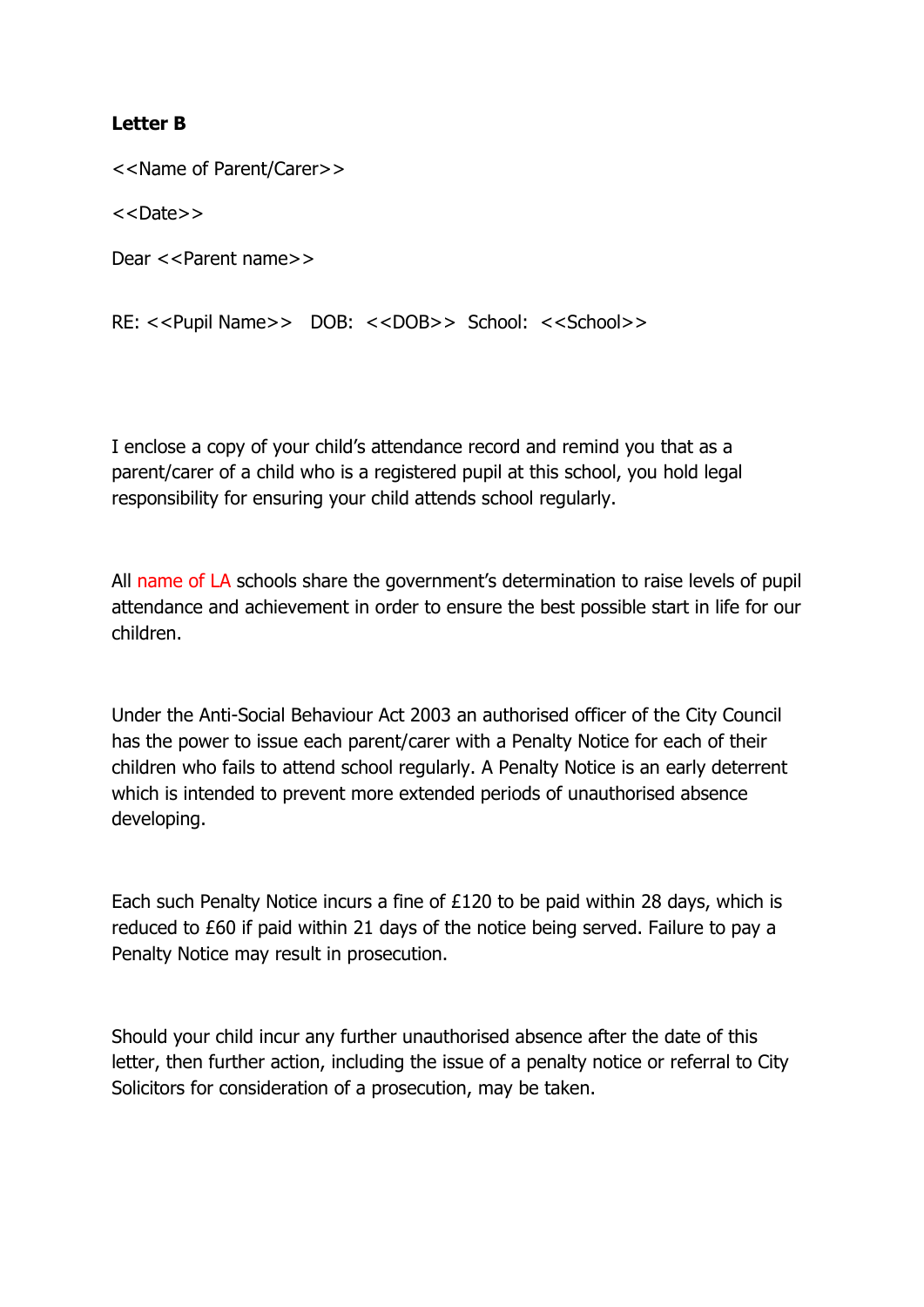Any such penalty notice or prosecution may relate to your child's attendance record both prior to and subsequent to this letter.

Support and guidance on attendance is always available from our school and if you have any specific queries in relation to this letter, please contact me on the above number.

Yours sincerely,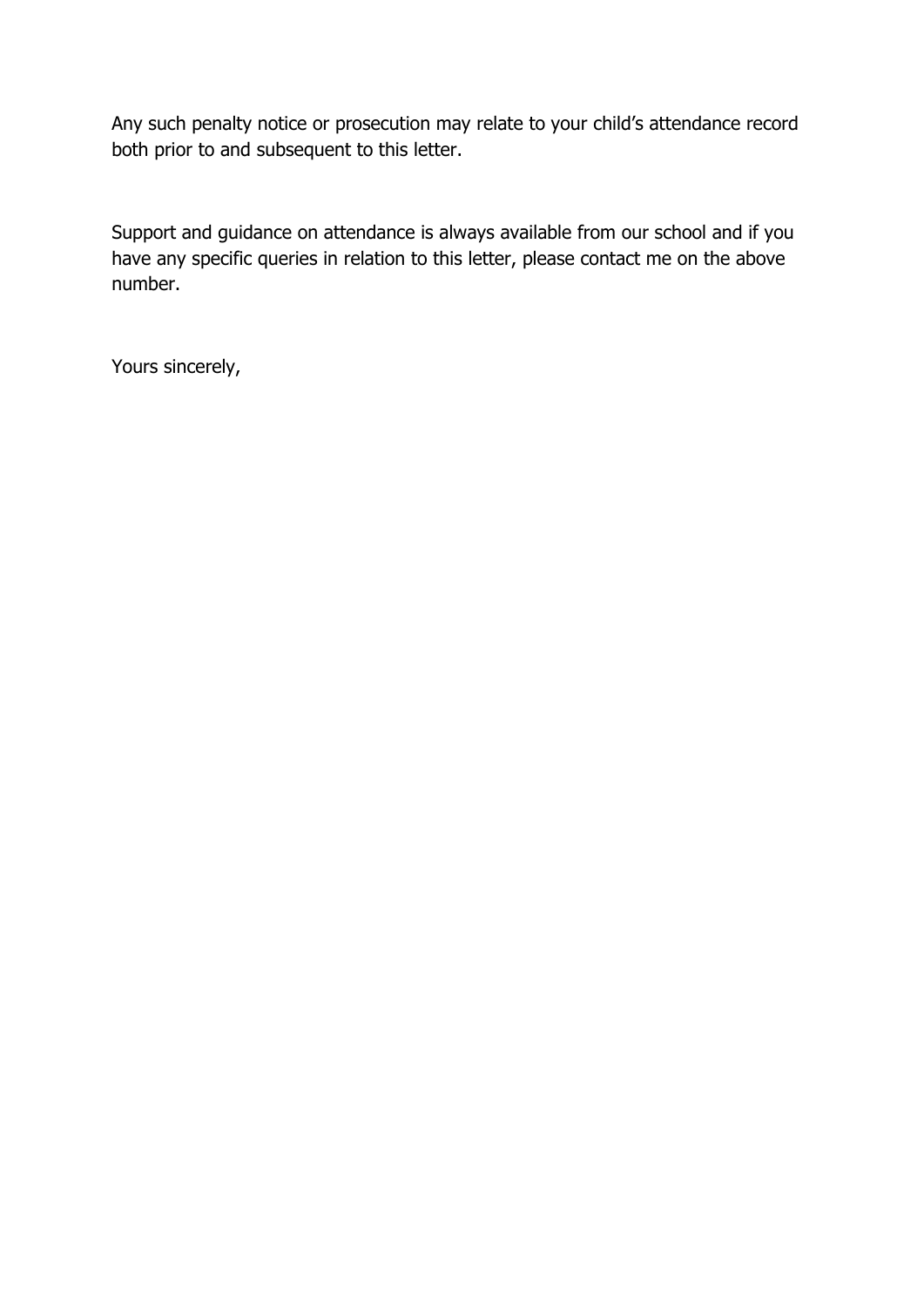# **1. REFERRAL CRITERIA AND CHECKLIST FOR UNSATISFACTORY SCHOOL ATTENDANCE**

#### **PUPIL NAME:**

**SCHOOL:**

All cases will need to meet at least one of the following minimum criteria for unauthorised absence before a case can be accepted for investigation/consideration of possible legal intervention:

▪ Two consecutive weeks of unauthorised absence

OR

- Secondary schools: 10 sessions of unauthorised absence in a 5 week period.
- **•** Primary schools: 5 sessions of unauthorised absence in a 5 week period, or 10 sessions of authorised absence in a 5 week period where no medical evidence has been received.
- **•** Persistent absence threshold met within the last 12 months and where there is a minimum of 5 sessions of unauthorised absence in the last 5 week period.

# **ATTENDANCE MONITORING CHECKLIST FOR CASES REFERRED BY SCHOOL**

**An attendance printout should accompany the referral**

Child's current attendance: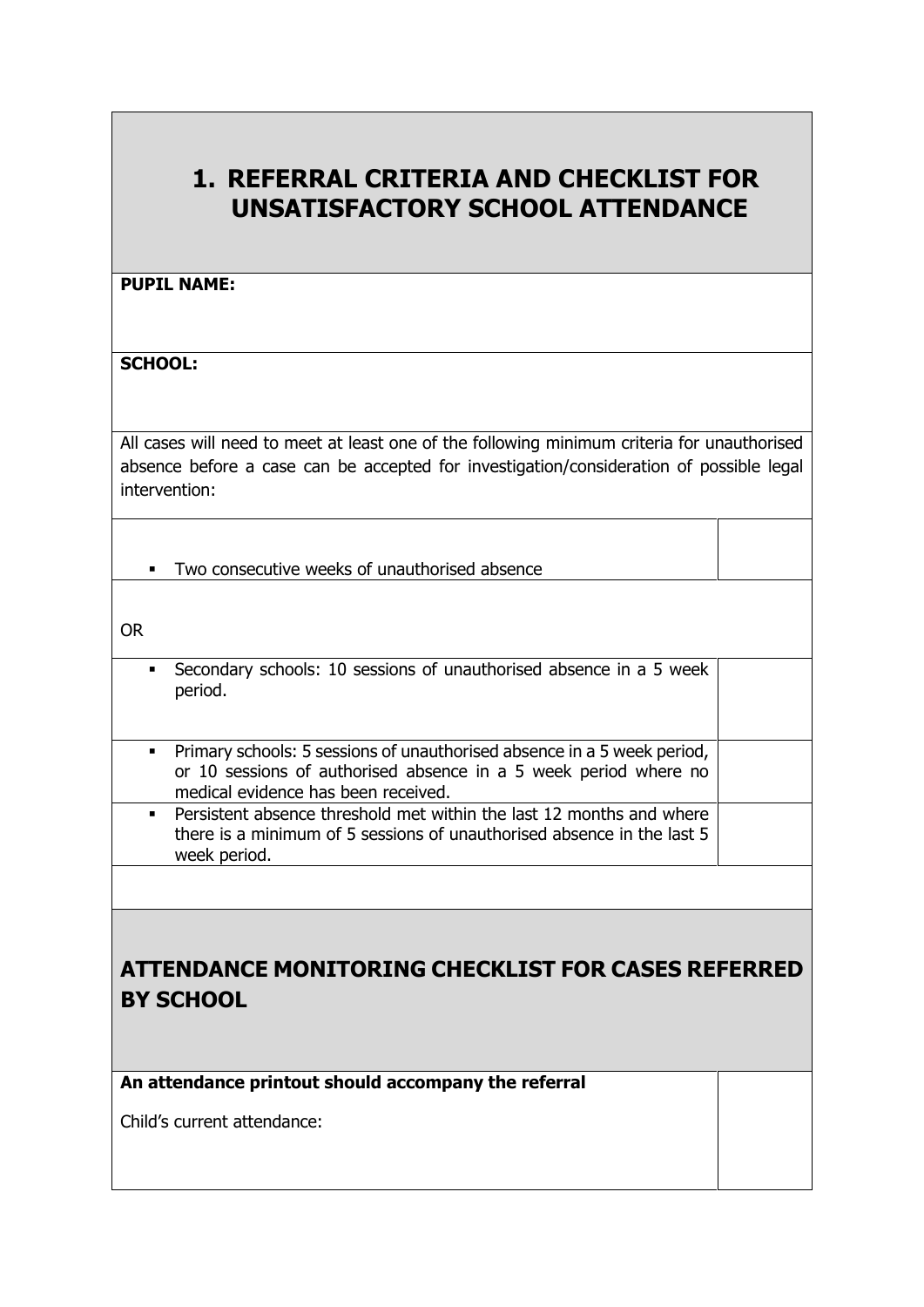| Number of unauthorised sessions over last 5 school weeks (from pupils          |  |
|--------------------------------------------------------------------------------|--|
| attendance print out)                                                          |  |
|                                                                                |  |
|                                                                                |  |
|                                                                                |  |
| Is pupil persistently absent (90% or below):                                   |  |
|                                                                                |  |
|                                                                                |  |
|                                                                                |  |
|                                                                                |  |
|                                                                                |  |
| WHAT WORK HAS SCHOOL DONE SO FAR                                               |  |
|                                                                                |  |
|                                                                                |  |
| Telephone contact with parent to establish reasons for absence (dates):        |  |
|                                                                                |  |
|                                                                                |  |
|                                                                                |  |
|                                                                                |  |
|                                                                                |  |
|                                                                                |  |
|                                                                                |  |
| Letter contact with parent, offering support and explaining concerns/          |  |
| consequences if unauthorised absence continues (dates of letters):             |  |
|                                                                                |  |
|                                                                                |  |
|                                                                                |  |
|                                                                                |  |
|                                                                                |  |
|                                                                                |  |
|                                                                                |  |
| Home visits (dates):                                                           |  |
|                                                                                |  |
|                                                                                |  |
|                                                                                |  |
|                                                                                |  |
|                                                                                |  |
| Letter contact with parent asking for future medical evidence of absence (date |  |
| of letter):                                                                    |  |
|                                                                                |  |
|                                                                                |  |
|                                                                                |  |
|                                                                                |  |
|                                                                                |  |
| Parent invited into school to discuss attendance concerns (dates of meetings): |  |
|                                                                                |  |
|                                                                                |  |
|                                                                                |  |
|                                                                                |  |
|                                                                                |  |
|                                                                                |  |
|                                                                                |  |
|                                                                                |  |
| Outcome of meeting(s):                                                         |  |